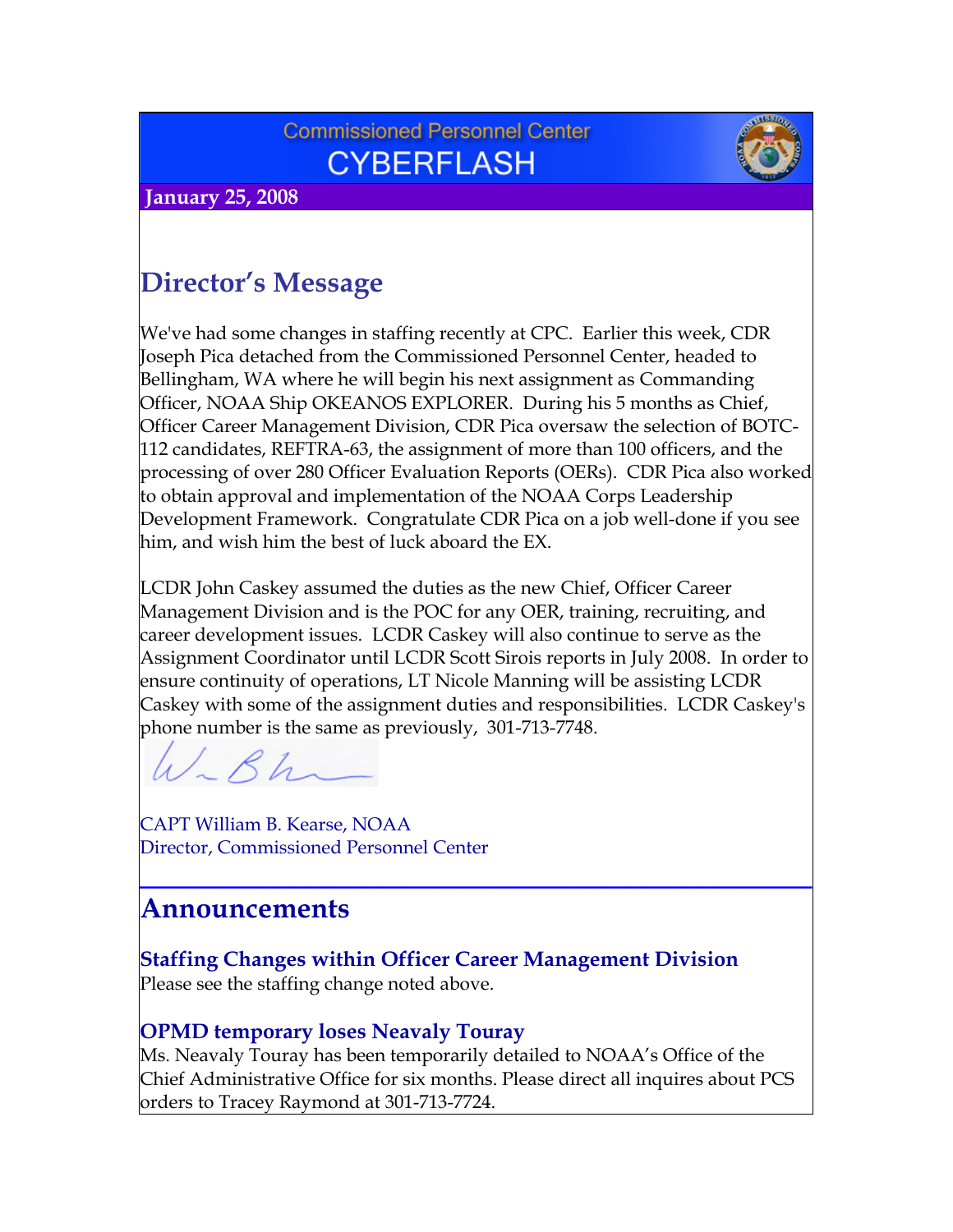## **Permanent Change of Station (PCS) Reminder**

After you complete a PCS move the following items need to be completed. Fax a copy of endorsed orders to the CPC and to the NOAA Corps Payroll Unit. File a Travel Voucher within 5 days.

Update your address at the following locations: OPF Online -<https://cpc.nmao.noaa.gov/opfonline/login.jsp> DEERS –<https://www.dmdc.osd.mil/appj/address/index.jsp> Direct Access Payroll Submit an updated Record of Emergency data (NOAA form 56-14)

### **Watchstanders Needed for National Operations Center**

The NOAA Homeland Security Program Office in Silver Spring, MD is seeking 0- 2 and higher ranking officers on assignments within the National Capital Region to serve as part time watch standers at the

DOC NOAA Desk at the Department of Homeland Security (DHS) National Operations Center (NOC) in Washington, DC.

The mission of the NOC is to integrate DHS and interagency planning and operations coordination in order to prevent, deter, protect, and respond to terrorists threats/attacks or threats from other man-made or natural disasters. The NOC is a 24x7, multi-agency operations center that collects all-threats and all-hazards information across the spectrum of federal, state, local, tribal, privatesector, and other key sources. Its mission is to be the primary national-level hub for domestic situational awareness, common operating

picture, information fusion, information sharing, communications, and operations coordination pertaining to the prevention of terrorist attacks and domestic incident management. The NOAA Desk is considered one of the critical department/agency desks within the NOC, providing a wide range of environmental information and forecasts from NOAA sources. The Desk is staffed by part-time watch standers from across line offices in the DC area, performed as a collateral duty, under the supervision of a senior desk officer on staff of the NOAA Homeland Security Program Office.

This opportunity provides an officer the chance to work in the Nation's premier interagency operational center where all federal departments and agencies are represented, to constantly maintain situational awareness of homeland security and all-hazards response across the nation. Exposure and visibility to senior officials in the Department of Homeland Security as well as other departments is provided. Volunteers are expected to be available for 1-2 eight hour day shifts per month, approved by their supervisor. Expansion beyond that availability is sought during times of crisis response at the NOC. Secret clearance is required. Training will be provided by the Senior Desk Officer.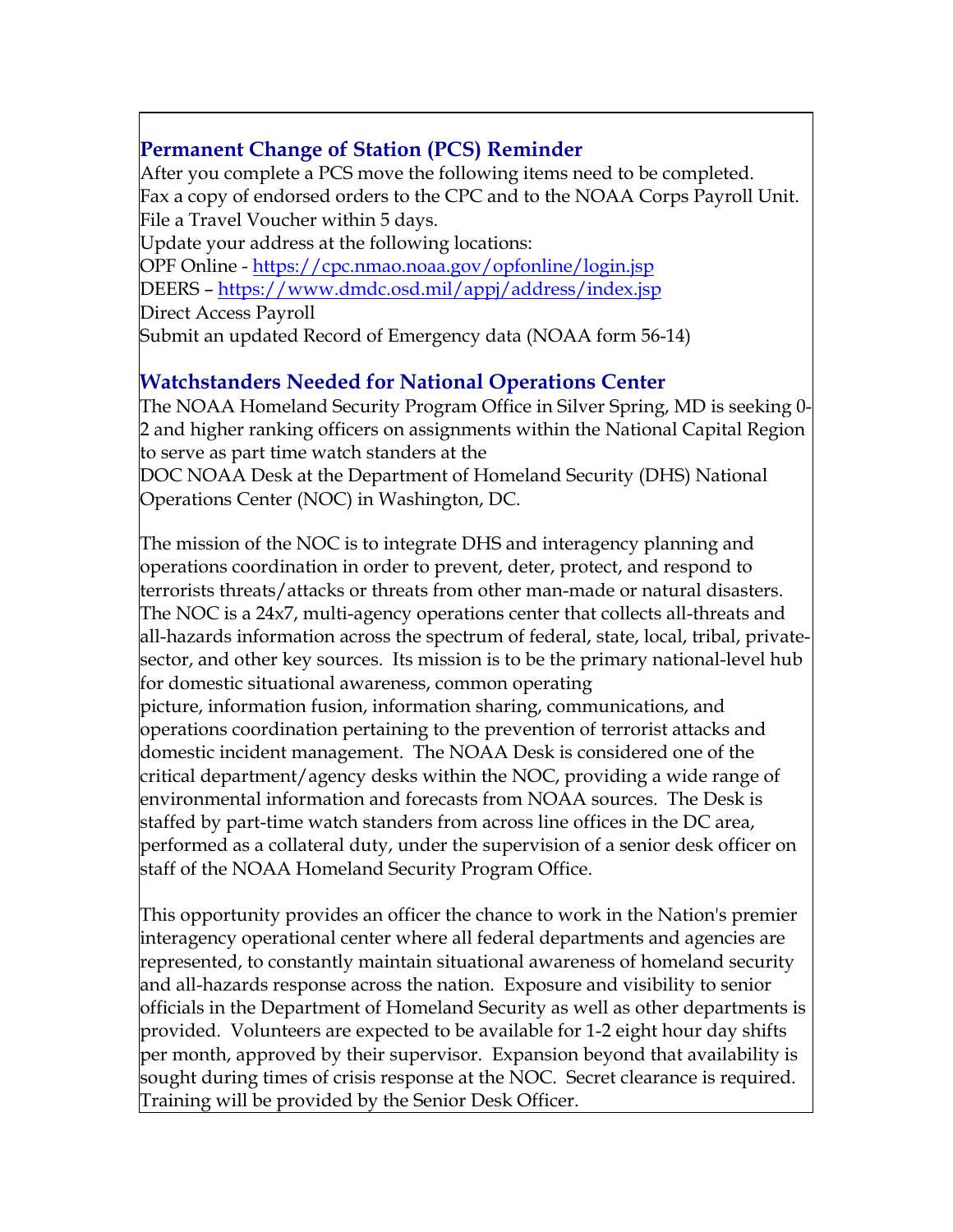Anyone interested in this opportunity should contact Captain Wade Blake at 301- 713-3310 x214 or [wade.blake@noaa.gov](mailto:wade.blake@noaa.gov) 

**\_\_\_\_\_\_\_\_\_\_\_\_\_\_\_\_\_\_\_\_\_\_\_\_\_\_\_\_\_\_\_\_\_\_\_\_\_\_\_\_\_\_\_\_\_\_\_\_**

#### **Record of Emergency Data**

CPC is unable to accept faxed or emailed copies of the Record of Emergency Data. Please submit only the original form and ensure that you sign in the upper right hand corner in addition to the bottom of the form. Thank you.

**\_\_\_\_\_\_\_\_\_\_\_\_\_\_\_\_\_\_\_\_\_\_\_\_\_\_\_\_\_\_\_\_\_\_\_\_\_\_\_\_\_\_\_\_\_\_\_\_**

#### **Assignment Preferences**

All officers are encouraged to update their assignment preferences in their online OPF. CPC no longer manually enters "Next Assignment Preferences" from the End of Year Service Reports. If you should have any questions with assignments, please don't hesitate to contact LCDR John T. Caskey at 301-713- 7748 or [john.caskey@noaa.gov.](mailto:john.caskey@noaa.gov)

**\_\_\_\_\_\_\_\_\_\_\_\_\_\_\_\_\_\_\_\_\_\_\_\_\_\_\_\_\_\_\_\_\_\_\_\_\_\_\_\_\_\_\_\_\_\_\_\_**

#### **Looking for a Temporary Assignment?**

Officer-In-Charge, National Marine Sanctuary Program Small Research Vessel, Seattle, Washington

The NMSP is looking for an independent and confident officer that would like to spend 6-12 months developing a new research vessel. An Officer Assignment Board will be reviewing the draft billet description to see if it warrants a full-time billet in the future.

The NMSP Small Research Vessel, OMAO number R8501 named SRVx, will enter service next spring after an extensive refit. The NMSP acquired the SRVx, a virtually new \$4.5M 85' Guardian Marine built mono-hull, from the Navy in August 2007. NMSP is modifying this hull for oceanographic research and will operate it along the West Coast over an 18-24-month period.

We are looking for an officer to take command of this unique NOAA platform and operate it as a test and evaluation platform to define program-wide requirements. The SRVx has the potential to complete missions more demanding than those possible on a Type III boat, but not requiring the full capabilities of a Class 3 research vessel. The test and evaluation program will help define whether an SRV-class vessel can demonstrate significant advantages in speed, adaptability, and cost effectiveness for NMSP missions. The ability to work nearly autonomous is a must for this position; only personnel that can think and act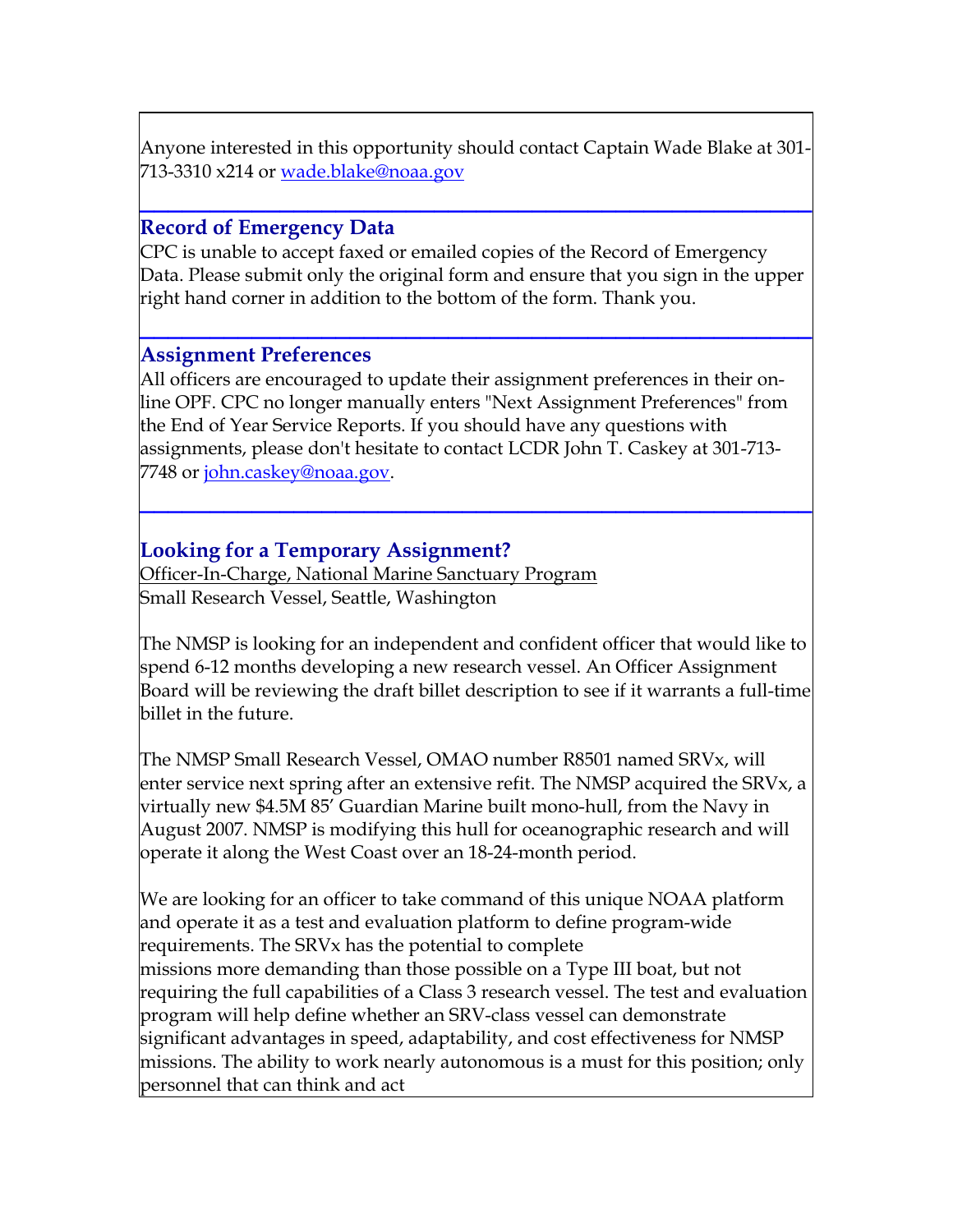independently should express interest.

Contact the NMSP Small Boat Coordinator, Dana Wilkes, at 206-390-8073, or [dana.wilkes@noaa.gov](mailto:dana.wilkes@noaa.gov) [<mailto:dana.wilkes@noaa.gov>](mailto:dana.wilkes@noaa.gov) to find out more about this detail.

### **\_\_\_\_\_\_\_\_\_\_\_\_\_\_\_\_\_\_\_\_\_\_\_\_\_\_\_\_\_\_\_\_\_\_\_\_\_\_\_\_\_\_\_\_\_\_\_\_ Still Have Questions About the ODU?**

The manual for the Operational Dress Uniform (ODU) has been posted on-line and can be found at the following link:

[http://www.noaacorps.noaa.gov/cpc/perservices/pdf/Operational\\_Dress\\_Uni](http://www.noaacorps.noaa.gov/cpc/perservices/pdf/Operational_Dress_Uniform_Manual.pdf) [form\\_Manual.pdf](http://www.noaacorps.noaa.gov/cpc/perservices/pdf/Operational_Dress_Uniform_Manual.pdf)

This link, along with the ODU presentations located on the Commissioned Personnel Center (CPC) Home website, should help address some of the FAQ's about the ODU. In order to address some of the questions with the new uniform, officers from CPC have worn the ODU on recent trips to Kings Point, NY, MacDill AFB, FL, and Norfolk, VA. Reminder: The ODU becomes the prescribed uniform for all locations outside the National Capitol Region starting February 1, 2008.

**Pre-Retirement Seminars available for NOAA Corps officers in the Seattle Area**

It is recommended that any officer within eighteen months of retirement attend a Pre-Retirement Seminar.

**\_\_\_\_\_\_\_\_\_\_\_\_\_\_\_\_\_\_\_\_\_\_\_\_\_\_\_\_\_\_\_\_\_\_\_\_\_\_\_\_\_\_\_\_\_\_\_\_**

**Seminar Dates Location**  March 3 - 6, 2008 Naval Sub Base Bangor FFIC TAP Classroom Silverdale, Washington

For additional information go to

<http://uscg.mil/mlcpac/iscseattle/pw/tapsched.htm>and to register, call or email the Work-Life Staff's Transition Manager, **David Sweeney**, at **(206) 217- 6615** or **[david.j.sweeney@uscg.mil](mailto:david.j.sweeney@uscg.mil).**

**Approved Retirements**

The following officers have approved retirements. Be sure to thank them for their service to NOAA and nation and wish them the best the next time you see

**\_\_\_\_\_\_\_\_\_\_\_\_\_\_\_\_\_\_\_\_\_\_\_\_\_\_\_\_\_\_\_\_\_\_\_\_\_\_\_\_\_\_\_\_\_\_\_\_**